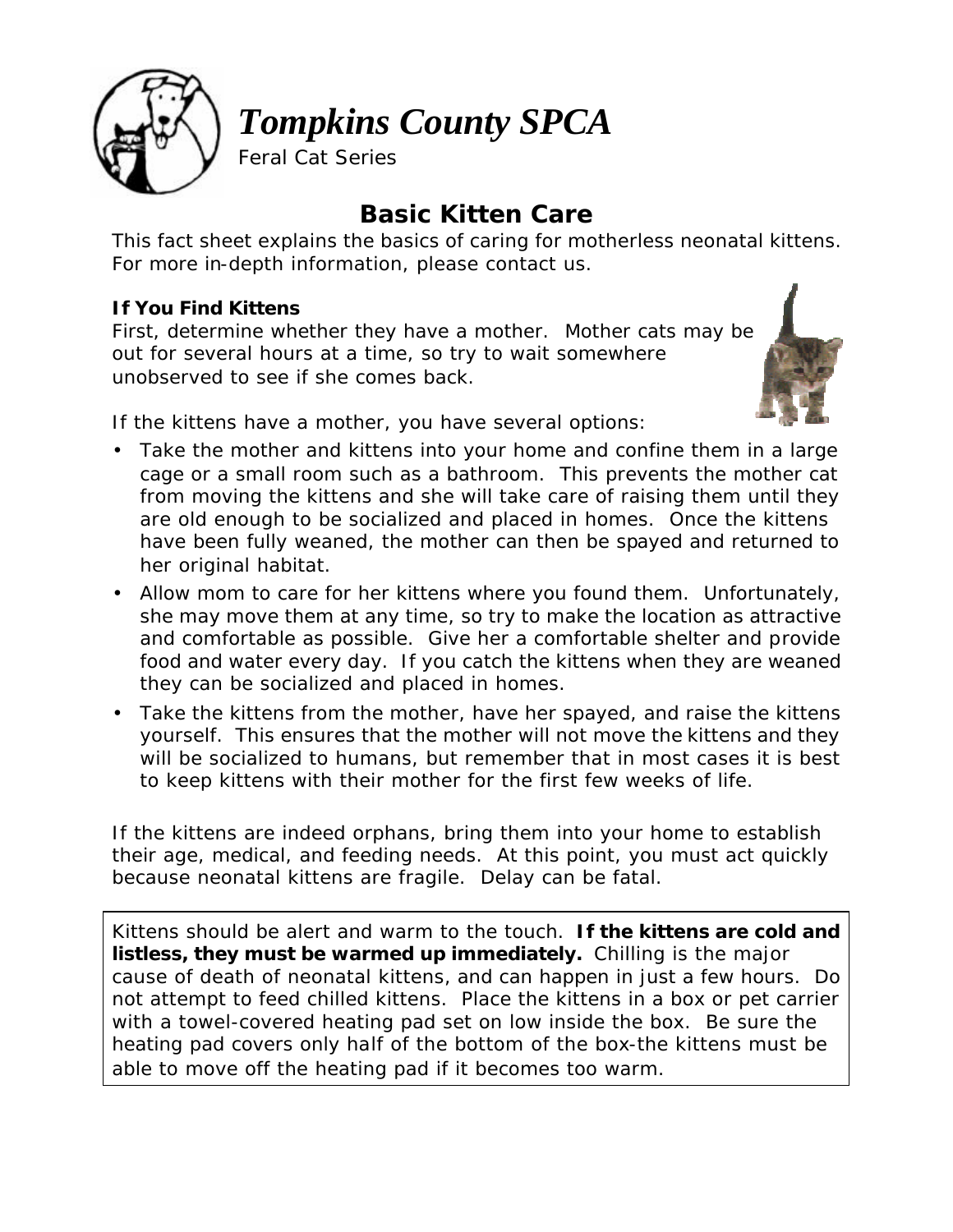### **Determining Age**

- Under one week: Eyes shut, ears flat to head, skin looks pinkish. Part of umbilical cord may still be attached.
- 1 week-10 days: Eyes beginning to open, ears still flat. A kitten this age is smaller than your hand.
- 3 weeks: Eyes are fully open, ears are erect, teeth are visible. Kittens this age are just starting to walk and will be very wobbly.
- 4-5 weeks: Eyes have changed from blue to another color and/or kittens have begun to pounce and leap. Kittens this age will begin to eat regular cat food.
- 8 weeks: Kittens this age weigh approximately two pounds. If they have not been exposed to humans, they will likely be feral and unapproachable.

#### **The following instructions are for kittens approximately four weeks old and younger. If the kittens you find can already eat regular cat food, see our fact sheet "Socializing Feral Kittens."**

#### **Feeding**

Kittens cannot be fed until they are warmed-feeding chilled kittens is very dangerous. **Do not feed cow's milk-**it causes diarrhea which can lead to severe dehydration**.** You will need KMR or other kitten milk replacement formula, along with special bottles for feeding. The pre-mixed liquid formula is easier to use than the powdered form. These supplies are available



at veterinary offices, pet supply stores, and in some cases, your local humane society.

Depending on their age, kittens will need to be fed every two to six hours around the clock. To prepare the bottle, pierce a hole in the nipple with a pin or make a tiny slit with a razor. Make sure the hole is big enough for the milk to get through. Test the formula on your wrist-it should be slightly warm, **not hot, not cold.**

After they eat, kittens need help to urinate and defecate. To do this, moisten a cotton ball with warm water and gently rub the kitten's anal area. Waste will be mostly liquid at this point.

#### **Health**

In addition to chilling, there are other conditions which must be treated without delay:

• Fleas can cause anemia in kittens and even death. If you notice fleas, you should flea comb the kitten as soon as possible. Do not use insecticides or any other flea products.